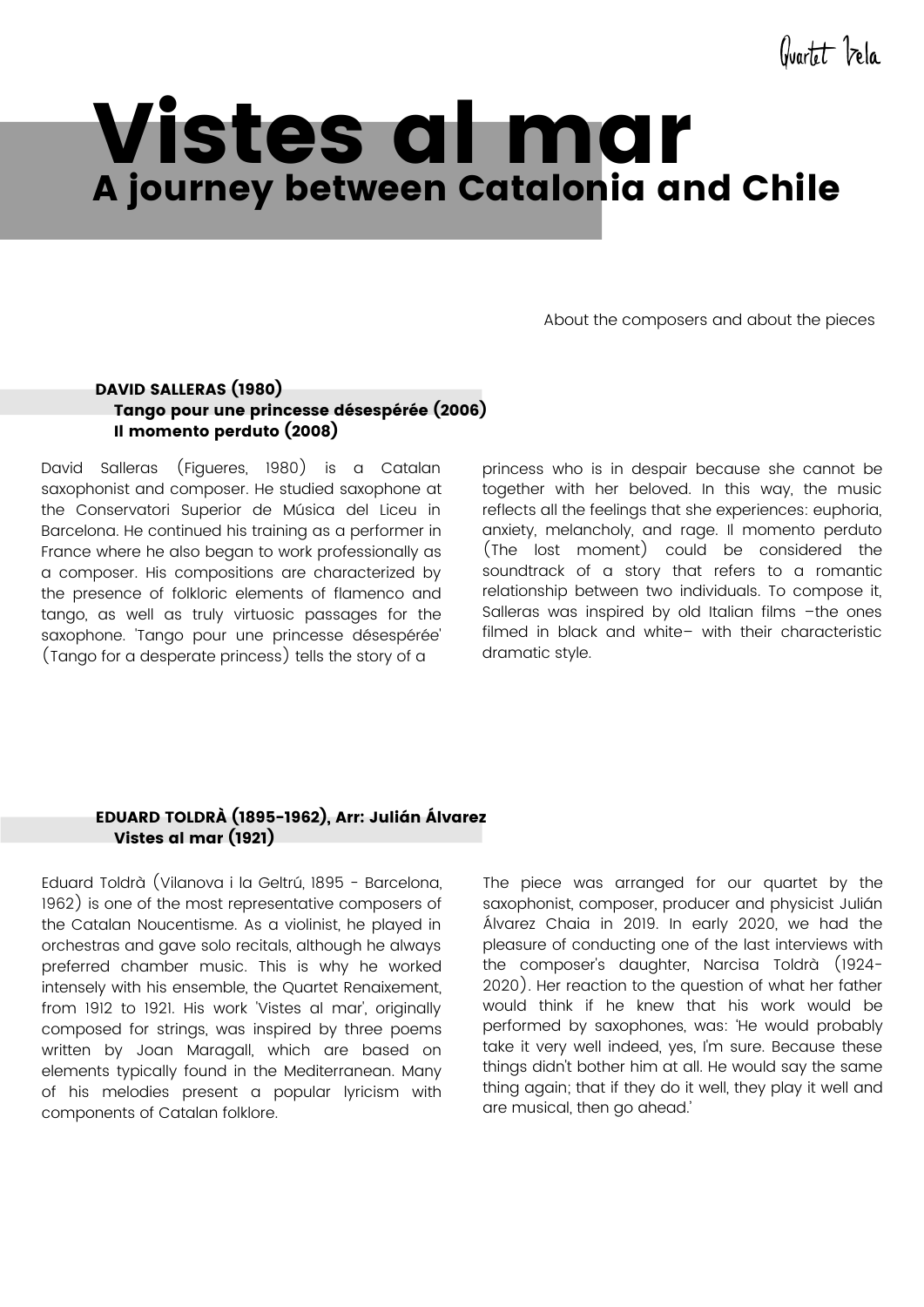# JEAN PIERRE KARICH (1953) Tres aires latinoamericanos (1999)

Jean Pierre Karich (Santiago de Chile, 1953) is a Chilean pianist, composer and pedagogue. He studied at the National Conservatory of the University of Chile and at the École Normale de Paris, France. Currently, Jean Pierre teaches at the IMUC and at the Faculty of Arts of the University of Chile. His work 'Tres aires Latinoamericanos' (Three Latin American airs) was composed for the saxophonist Miguel Villafruela and his quartet back in 1999. This piece, consisting of three small movements, combines popular music from different regions of Chile (trote and tonada) and Argentina (tango). They are pieces of a simple

nature, with a practically unaltered folkloric essence. The trote is a popular dance from the north of Chile. The name comes from the concept of "trotting", corresponding to the steps of horses. The tonada is the folk song par excellence that derives from Arabic-Andalusian forms and it is sung with guitar or harp accompaniment. The tango is undoubtedly one of the most popular folk music and dance styles in the world. Born during the 19th century in Buenos Aires (Argentina) and Montevideo (Uruguay), it is a dance full of sensuality, with elegant and passionate movements.

#### MARCO CHIAPEROTTI (1975) Tramontana (2019)

Marco Chiaperotti (Rome, 1975) is a composer who has achieved his own style by fusing classical music techniques with influences from jazz improvisation, as well as rhythmic and sonorous influences from African music. He has composed soundtracks for short and feature films, and dance and theater performances. He studied composition at the Conservatori Superior de Música del Liceu in Barcelona. Marco wrote his

work 'Tramontana' for the Quartet Vela. The piece is inspired by the wind of Menorca, a small Mediterranean island. Because of the flat relief of the island, the 7 winds are very present throughout the territory. However, the most characteristic wind is the north wind (tramontana), a cold, impetuous and constant wind. This wind is reflected in the work mainly through the tempo changes.

# MIQUEL DE JORGE (1994) Hårgalåten (2019)

Miquel de Jorge (Lleida, 1994) is a Catalan violinist and composer, lover of cinema and polytonality. He studied at the Conservatori Superior de Música del Liceu, ESMUC and at the Royal College of Music in Stockholm (Sweden). He has composed music for several audiovisual projects, delving into genres such as horror, comedy, drama and animation. His music is full of details and loaded with symbolism. 'Hårgalåten'

(Sound of Hårga), dedicated to the Quartet Vela, is a Swedish folk song based on a legend of the same name; the people of Hårga were possessed by the devil, who by playing his enchanted violin, made them dance until they dropped dead. Miquel was inspired by the melodies of this song to create a whole new version: "I wanted to explain the story as I imagined it, which is not exactly as in the original legend."